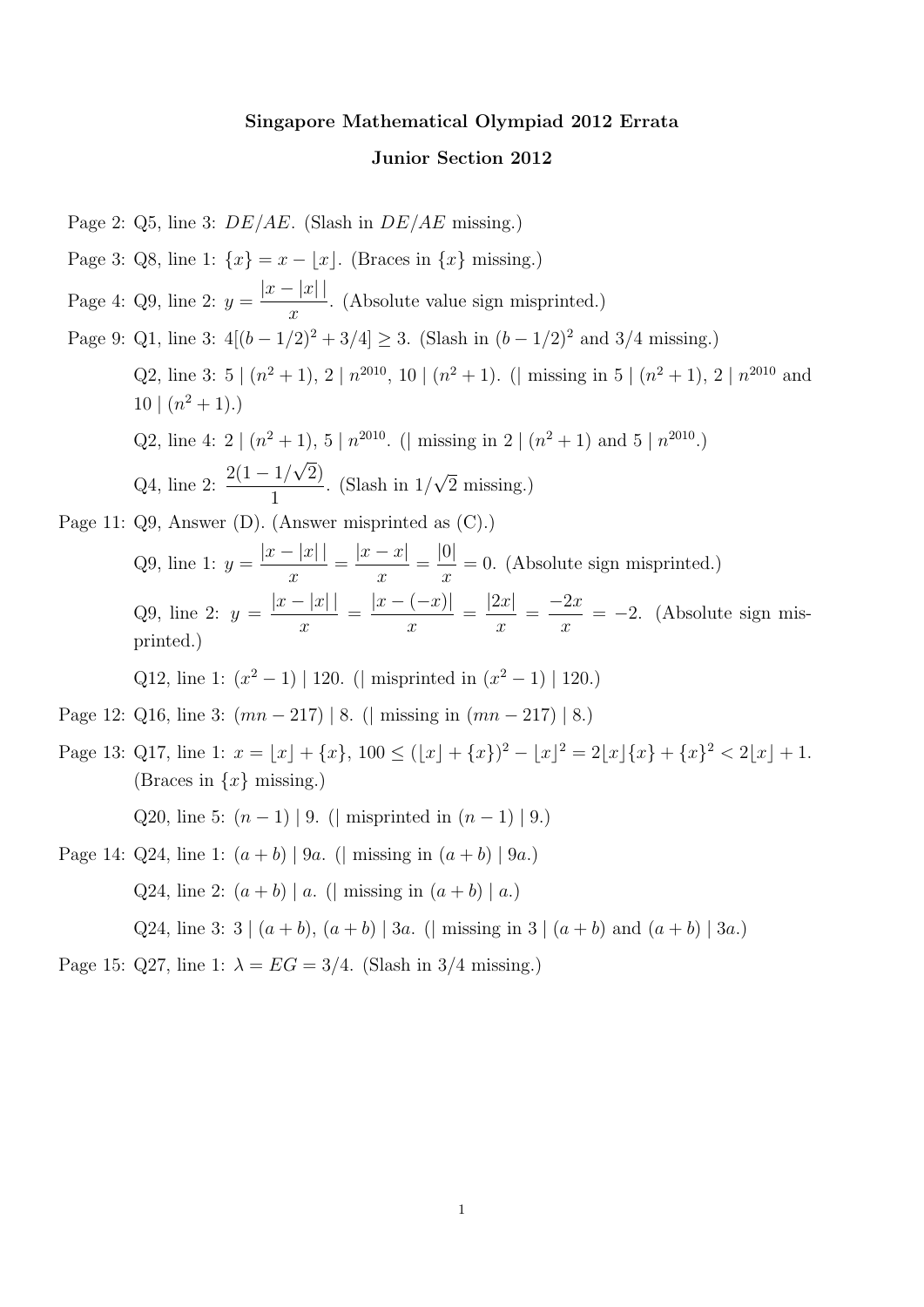# Singapore Mathematical Olympiad 2012 Errata

#### Senior Section 2012

- Page 22:  $Q3$ , line 1:  $T = \{2, 3, 5, 6, 7, 8, 10, 11, \ldots\}$ . (Braces and dots missing.)
- Page 24: Q13, line 1:  $S = \{1, 2, \ldots, 10\}$ . (Braces, commas and dots missing.)
- Page 25: Q22, line 1: {1, 2, 3, 4, 5, 6} . (Braces missing.)
- Page 25:  $Q25$ , line 1:  $S = \{1, 2, 3, \ldots, 19, 20\}$ . (Braces missing.)
- Page 26: Q29, line 2:  $f(x, y, z)$ . (Commas missing.)
- Page 26: Q30, line 2:  $k = 0, 1, 2, ..., 34$ . (Commas and dots missing.)
- Page 29: Q8, line 5:  $[2(k-1)\pi,(2k-1)\pi], \ldots, ((2k-1)\pi, 2k\pi)$ . (Commas missing.)
- Page 29: Q10, lines 2,3 and 4:  $1000 | 12^n(12^{m-n} 1)$ , 8 |  $12^n$  and  $125 | 12^{m-n} 1$ . ( missing in the three expressions.)
- Page 30: Q12, lines 5 and 8:  $3 | y \text{ or } 3 | y + 2$  and  $3 | y + 2$ . ( missing in the two expressions.)
- Page 30: Q13, line 4:  $|\mathcal{F}| \leq \frac{2^{10}}{2}$ 2  $= 512.$  (| | missing from  $|\mathcal{F}|$ .)
- Page 33: Q25, lines 2 and 3:  $S_0 = \{3, 6, ..., 18\}, S_1 = \{1, 4, ..., 19\}$  and  $S_2 = \{2, 5, ..., 20\}.$ (Braces missing in the three expressions.)
- Page 34:  $Q30$ , line 3:  $k = 0, 1, 2, ..., n$ . (Commas and dots missing.)
- Page 35: Q32, lines 6 and 7: Thus  $0 \le e \le 16/5$  and  $a = b = c = d = 6/5$ , we have  $e = 16/5$ . (Slash in  $16/5$  and  $6/5$  missing.)
- Page 35: Q33, lines 3 to 9:  $F(a, b, c)$ ,  $F(a, b, 9)$ ,  $F(a, 8, 9)$  and  $F(1, 8, 9) = 10.5$ . (Commas in all these expressions and decimal point in the last expression missing.)
- Page 36: Q35, line 3:  $(0, 1, 1, 2, ...)$  and  $(n + f(n))_{n=1}^{\infty} = (2, 3, 5, 6, ...)$ . (Commas and dots missing.)